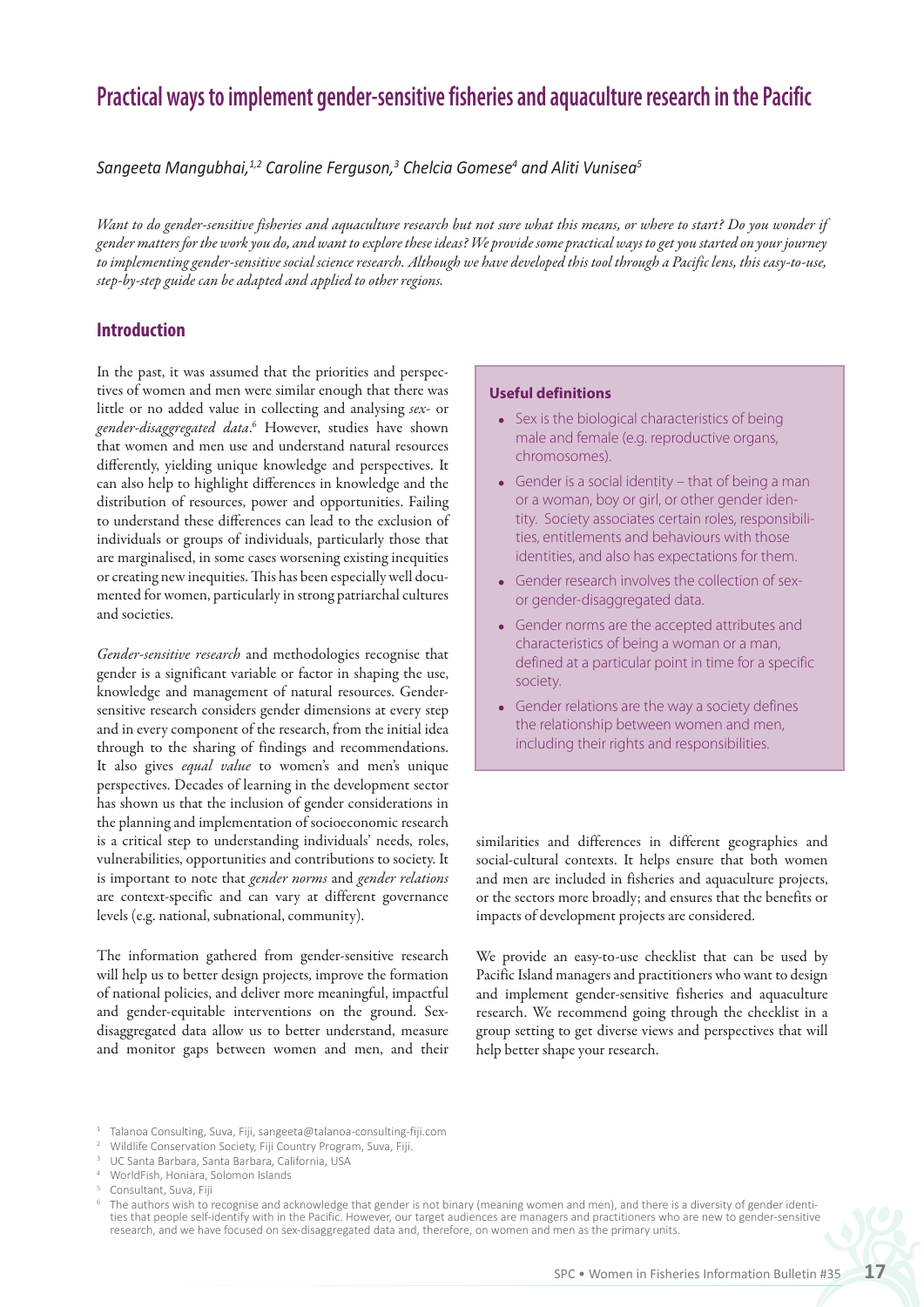# **Research planning**

Before starting, ensure that you have a good understanding of the social, cultural and gender relations in a community, and in existing governance structures. This will help you to better plan your research and prepare researchers. When defining research goals, objectives and scope, consider the following:

- Did both women and men from your research team help define the goals, objectives and scope of the research?
- Do the researchers designing or implementing the research have relevant expertise to understand and integrate local gender dimensions into the study? If not, can a gender expert be engaged to advise or assist you?
- Why are gender differences and inequalities relevant, and how might they impact the design and implementation of your research?
- Are your research questions and hypotheses gender-sensitive?
- Does your research answer questions that are relevant or important for both women and men?
- Will your research help you identify opportunities to address unequal power dynamics between women and men?
- Is there an adequate gender balance within the research team? Consider the fact that women may prefer to be interviewed by women, and men to be interviewed by men. Additionally, some cultures may not allow a woman and a man to be alone together in a private place.
- What gender biases do individual researchers have that might affect the way an interview is conducted or recorded? For example, if a researcher feels strongly that "a woman's place is in the home", this bias may affect how the researcher engages in a study of women and men's roles in livelihoods.
- Have you gotten approval and consent from the community for the research? A consultation visit may be required before you start the research to ensure you have the community's support and consent.

### **Research methods**

It is important to ensure that gender differences and different gender values are reflected in the conceptual framework and methodology you select, and the people (e.g. key informants, leaders) or groups (e.g. households, committees) you interview. Because not all women or all men are the same, it is important to consider if there are other *social differences* such as age, ethnicity, caste, religion, history (including colonial history) or migrant status that intersect with gender to shape how individuals use natural resources, and whether you want to collect data on these *social identities*. When designing your research methods, consider the following:

• What unit of measurement will you use – individuals, families, households, specific social groups, communities? Collecting data at the individual level yields the greatest insights into questions of equity, but it is resource intensive. If collecting data at a higher level, how will you ensure that you are capturing gender differences?

- What criteria will you use for selecting respondents, and will your criteria create unequal opportunities for women and men to participate in the research? For example, doing a study on fisheries but only selecting fishers and not others who work along the fisheries value chain, where women tend to be more highly represented. Or, only including paid work, thereby excluding unpaid work such as catching bait or repairing nets, which might exclude women.
- Will the methodology you use create unequal opportunities for women and men? For example, if participants have to read text, then those with lower levels of literacy may not be able to participate, which may disproportionately exclude women.
- What other social differences might you want to consider in your study design that intersect with gender to shape how individuals participate in fisheries or aquaculture? For example, do older and younger women use resources differently? Do women and men of different ethnicities participate differently in fisheries or aquaculture?
- Is your survey and sampling strategy designed to take into account social and cultural factors that may introduce gender bias into the data? For example, if you only choose to interview heads of households, this will likely result in only men being interviewed in strongly patriarchal communities.
- Do your questions translate easily into the local language(s)? Using technical words, jargon or acronyms can create barriers. For example, some people may not understand certain terms, and may feel uncomfortable asking for them to be explained.
- Have you been careful to avoid using language that might suggest a bias to one gender (e.g. "fishermen" instead of "fishers"), conform to gender stereotypes in your sampling (e.g. "men do all the fishing"), or assume that the roles of one gender are more important than those of the other (e.g. "fishing is more important than gleaning")?
- Will your research design create gender-specific risks, and have you designed measures to mitigate against these risks? For example, asking someone questions about their relationship with their intimate partner might be considered taboo.

# **Collecting data**

When collecting data, consider the following:

- To avoid unintentional harm to women, it is important in some cultures to seek the permission of a male member of the household or relative before a woman can talk to outside researchers.
- Have you received free, prior and informed consent? This applies whether you are interviewing people oneon-one, or in a group. In other words, the individual has the right to decide not to participate, without any repercussions.
- Have you clearly explained how you will maintain the privacy, confidentiality and anonymity of those you interview? Consider too, that in some contexts, individuals may prefer not to be anonymous because they are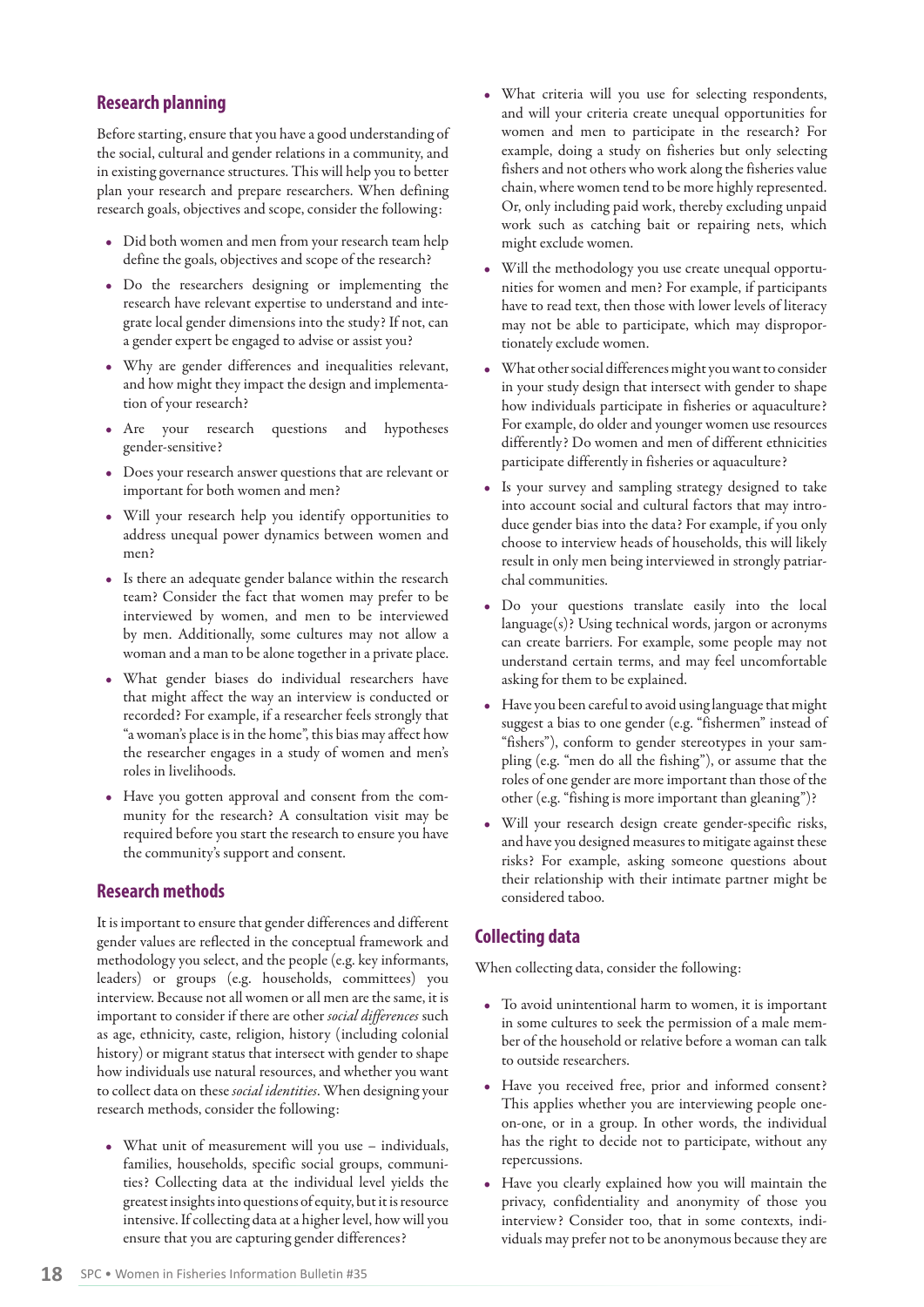highly regarded knowledge holders in their communities. Consult with local experts and individual participants – prior to and at the point of data collection – to determine the most appropriate process. Photographs should only be taken with permission, and only if it does not compromise the person participating in the research.

- Have you selected an appropriate location and time for the interview to ensure the privacy and confidentiality of each participant? This may require being flexible about working in female- and male-dominated spaces. Do you need to schedule interviews at different times for women and men when they are not working on aquaculture farms, fishing or tending to household duties?
- In addition to separating women and men for focal group discussions, do you need to also consider different social differences so that people speak more openly? Understanding the governance structure in a community will help place participants into groups.
- Even within male- or female-only groups, are you paying attention to who is speaking and who is not? If need be, change or adapt your facilitation style so that everyone has an opportunity to speak. It may be worth splitting up groups of women and men based on age or another social characteristic. Be aware that in some contexts, less powerful or dissenting voices may simply agree to the opinions of the dominant group, or to the viewpoints of the majority.
- What languages or dialects will you need to use for the surveys? How will you ensure that everyone is translating

the questions in exactly the same way? This may be an important consideration if, for example, a woman or man has married into a community and may prefer to talk in their native tongue, or if younger people speak English or another foreign language.

- Be aware of how cultural norms, your own social identity, as well as your verbal and body language might affect the person you are interviewing and how comfortable they are speaking to you. For example, be sensitive to differences in experiences and opportunities between those living in urban vs rural areas. In some cultures, older women may not like being questioned by a young woman, while in others it might be preferred.
- Will you record the names of people, and if so, how will you maintain confidentiality while conducting the research in the field, or when you are back in your office?

### **Data analysis, interpretation and use**

- How will you conduct and present sex-disaggregated descriptions, statistics, figures, tables and analyses?
- Will the "unit of analysis" adequately capture gender differences? For example, if the analysis only focuses on fishing gear, women who glean with little or no gear may be easily overlooked.
- How will you present the results to show the gender dimensions of the research? For example, will the analysis show women's and men's participation and contribution to social and economic aspects of the sector?